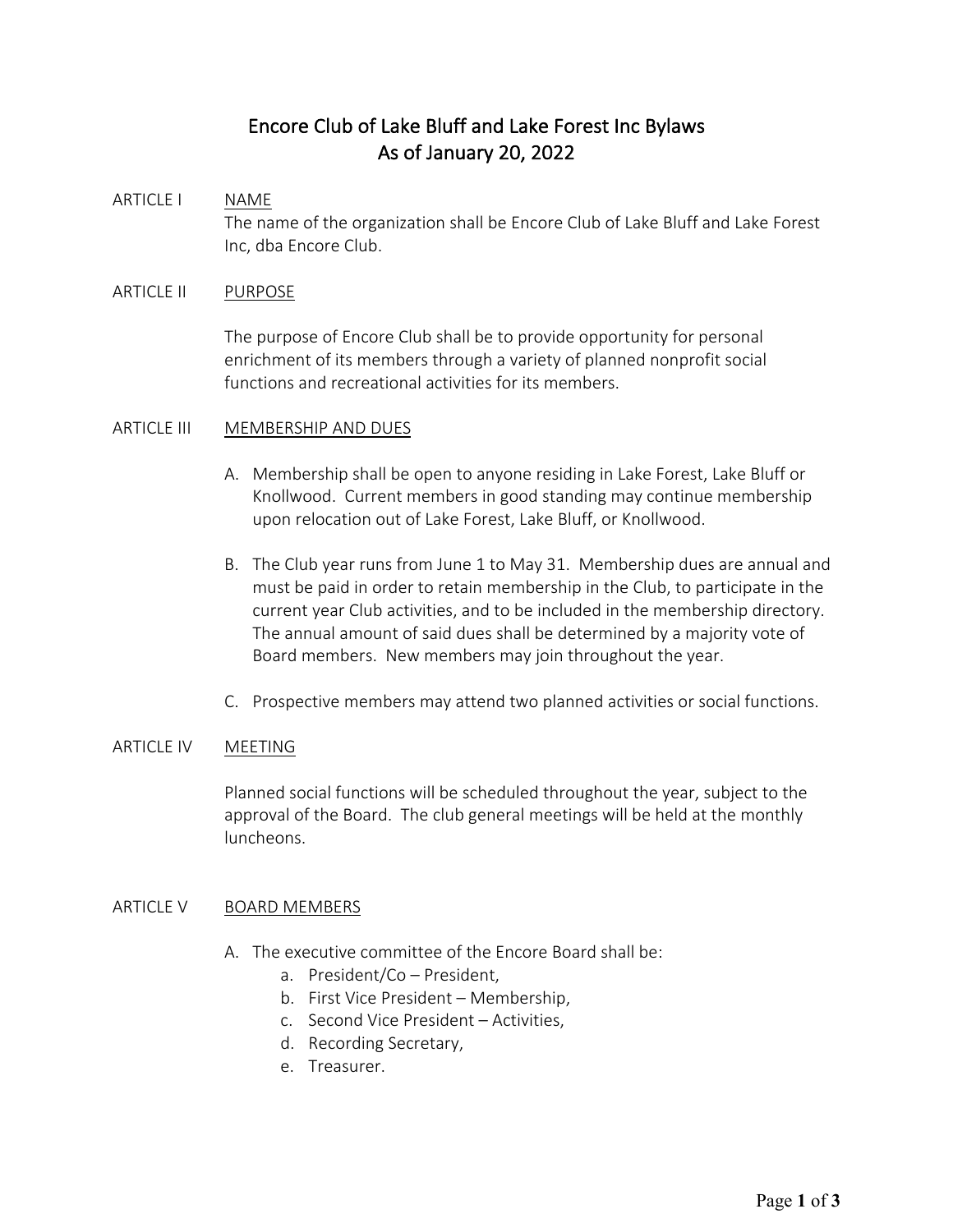- B. Other members of the Board shall consist of the following chairmen:
	- a. Communications,
	- b. Luncheons,
	- c. Activity Co-Chair,
	- d. Evening Socials Coordinator,
	- e. Newcomers' Liaison,
	- f. Immediate Past President.
- C. The length of term for Board members shall be one year. However, we ask that new candidates to the board commit to a minimum of two years in one position. With the exception of President, no person shall be elected to the same office for more than four consecutive terms (four years).
- D. Candidates for President shall meet the following requirements:
	- a. If from outside the board, serve one year in a Co-President position.
	- b. If currently on the board, have served at least one year in another board position.
- E. President can serve a maximum of two terms (two years).
- F. Immediate Past Presidents are encouraged to stay on the board as an advisor if their four years have not been met.

### ARTICLE VI ELECTION OF BOARD MEMBERS

- A. A nominating committee, composed of three Board members whose terms are ending and three members at large, shall be appointed by the President in January.
- B. A proposed slate of new Board members shall be presented in the March newsletter and voted on at a spring general meeting. Nominations may be made from the floor before the election with prior consent of the nominee. A majority vote of members present shall constitute an election.

## ARTICLE VII BOARD MEETINGS

Board meetings shall be called by the President with due notice given to all Board members.

## ARTICLE VIII COMMITTEES

The President may form committees which she finds necessary to direct the various activities of the Club. The President shall appoint the chairman, and the chairman shall be responsible for selecting the committee members.